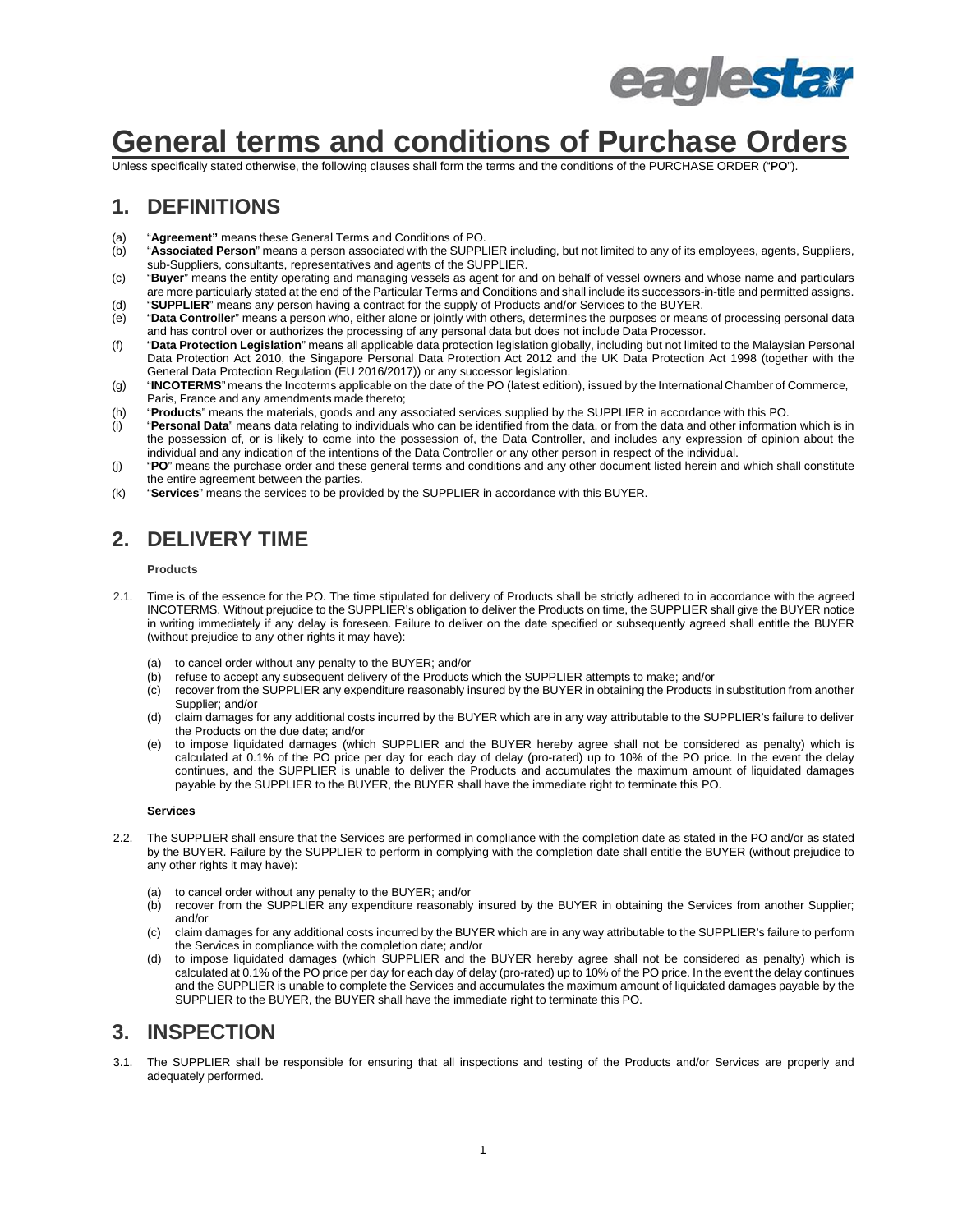

- 3.2. The SUPPLIER shall ensure that BUYER or any third party appointed by them, has the opportunity to inspect and witness any testing of the Products and/or Services at any time at the SUPPLIER's workplace or at any places where such Products may be and/or Services are performed.
- 3.3. Such inspection or testing including the witnessing thereof shall not relieve the SUPPLIER from any of its responsibilities and liabilities under the PO.
- 3.4. The PRODUCTS will be subject to final inspection and acceptance or rejection upon arrival at their destination as specified in the PO.

### **4. PAYMENT**

- 4.1. The SUPPLIER shall issue all invoices on a timely basis and, in any event, within ninety (90) days after delivery of the Products and/or completion of the Services. Payment will only be made in relation to invoices which are received by the BUYER within the said ninety (90) days.
- 4.2. In no event shall the BUYER be liable to the SUPPLIER for late payment interest or any other late payment charge.
- 4.3. THE SUPPLIER shall, where applicable, issue one (1) invoice for one (1) vessel.
- 4.4. Payment will be effected within forty-five (45) days after receipt of an undisputed invoice (together with supporting documents) by the BUYER provided always that the BUYER has accepted the Products and/or Services, or as otherwise agreed and stipulated in the PO.
- 4.5. The BUYER shall be entitled to set-off, deduct and/or withhold any payments due under the PO when the SUPPLIER has failed to perform or complete the Products and/or Services to the BUYER's satisfaction. Any payment set-off, deducted and/or withheld shall be without prejudice to any other rights or remedies available to the BUYER.

## **5. CHANGE**

- 5.1. The BUYER reserves the right at any time to make changes in the PO or any part thereof.
- 5.2. No change to or modification of the items, specifications, terms, conditions and prices appearing in the PO shall be binding upon the BUYER unless expressly agreed in writing by the BUYER. SUPPLIER shall promptly notify BUYER in the event that any Products are affected by changes in drawings, specifications or design, but the SUPPLIER shall not without prior written consent of the BUYER incorporate any such changes in the order.

### **6. TITLE AND RISK**

- 6.1. Property and risk in the Products shall remain with the SUPPLIER until they are delivered at the point specified in the PO and a delivery order is signed.
- 6.2. The passing of property shall not affect the right to reject the Products.
- 6.3. In the case of Products delivered by the SUPPLIER not conforming with the PO whether by reason of not being of the quality or in the quantity or measurement stipulated or being unfit for the purpose for which they are required, the Buyer shall have the right to reject such Products within a reasonable time of their delivery and inspection and to purchase elsewhere and to claim for any additional expenses consequent thereto.

### **7. TERMINATION**

- 7.1. Without prejudice to the rights and remedies available under the PO, the BUYER shall have the right to terminate the PO at any time for any reason by giving fourteen (14) calendar days prior written notice to the SUPPLIER.
- 7.2. Without prejudice to the right of termination described under Clause 7.1 above, the BUYER may if it is of the reasonable opinion that any default by the SUPPLIER is capable of being remedied, give written notice stating the details of such default and require the SUPPLIER to remedy the default within seven (7) days, failing which BUYER shall have the right to issue a notice of discontinuance of part or whole of the Products and/or Services and/ or terminate the PO at the sole discretion of the BUYER.
- 7.3. The BUYER shall be entitled to terminate the PO immediately pursuant to Clause 2.1(e) or Clause 2.2(d), as the case may be.7.3 Either party hereto (the "Notifying Party") shall have the right at all times by giving notice in writing to the other to terminate the PO immediately if the other party has committed fundamental and/or material breach of its obligations under the PO and/or has ceased to trade, become insolvent or is subject to any bankruptcy or liquidation proceedings, receivership, administration or any other procedure arising out of the failure to pay debts as they become due or ownership of the SUPPLIER has been materially altered.
- 7.4. Upon termination of the PO, the BUYER shall only be liable to pay such portion of the PO price for the Products and/or Services accepted by the BUYER prior to the termination of the PO without prejudice to its right to set-off or retain any payment as stipulated in the PO.

## **8. LIABILITY AND INDEMNITY**

8.1. The SUPPLIER shall indemnify and hold harmless the BUYER from and against any and all claims, liability, damage, loss or expense (including attorney fees) of the SUPPLIER and third parties in respect of injury, sickness, diseases or death of persons, and/or loss of or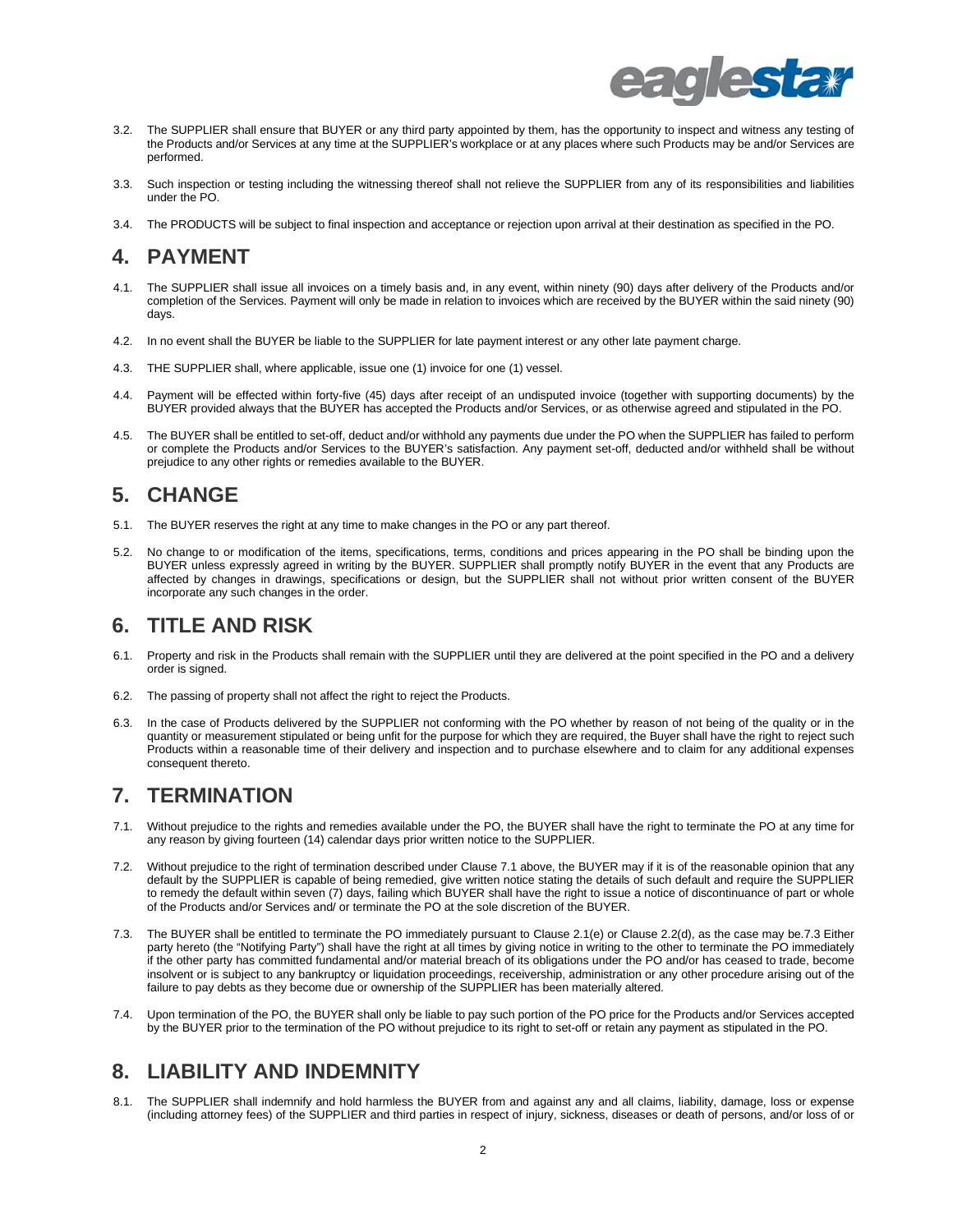

damage to property both real and personal, of the SUPPLIER and third parties save where such claim, liability, damage or loss is solely caused by the gross negligence or wilful misconduct of the BUYER.

- 8.2. The SUPPLIER shall indemnify and hold harmless the BUYER from and against all claims brought against the BUYER by a third party alleging that the Products and/or Services performed by the SUPPLIER infringes the Intellectual Property Right, any patent copyright or trademark, foreign or domestic resultant from the use or resale of Products of the third party.
- 8.3. The SUPPLIER shall protect, indemnify and hold harmless the BUYER and its personnel, against any and all liability, loss or expense by reason of any claim, action or litigation in respect of any patent copyright or trademark, foreign or domestic, resultant from the use or resale of Products.
- 8.4. The BUYER shall not be liable for any indirect, remote or consequential losses (including but not limited to loss of earnings or loss of anticipated profits) and/or claims arising out of or in connection with the termination of the PO and/or payment of compensation for the unexpired term of the PO.
- 8.5. The SUPPLIER's obligations arising under Clause 5 herein shall survive termination of the PO.

## **9. LICENCE AND PERMIT**

- 9.1. In the performance of the PO, the SUPPLIER shall obtain and maintain, all necessary permits, licenses and authorisations in the country or countries where any part of the PO is being performed including all necessary immigration and/or work permits for personnel engaged in the performance of the PO at its own costs;.
- 9.2. The SUPPLIER shall abide by and comply with all applicable laws, rules and regulations of any governmental or regulatory body having jurisdiction over the PO.

### **10. WARRANTY**

`

- 10.1. The SUPPLIER warrants to the BUYER and its clients that the Products shall comply in every respect with any specifications, drawings and other data forming part of the PO and shall be of merchantable quality, free of defective materials or workmanship, shall have a clear title, free from all liens, taxes, encumbrances and is complete without any omissions and fit for purpose. The SUPPLIER shall be fully responsible for making good immediately upon being notified by the BUYER any omission and defects in the Products or any portion thereof which may appear or occur during the warranty period (including repair and/or replacement), which shall not in any case be less than twelve (12) months from the date of completion of offshore commissioning or eighteen (18) months from the date of shipment, whichever occurs first. For repaired and/or replaced Products, the SUPPLIER shall provide additional warranty to BUYER. If the SUPPLIER fails to rectify the defects, the BUYER may rectify the defects and all costs and expenses incurred shall be borne by the SUPPLIER.
- 10.2. The SUPPLIER warrants and guarantees to the BUYER that the Services is of good quality, fit for purpose for which it is generally intended and/or for which the BUYER has informed the SUPPLIER or the SUPPLIER has represented it is intended, shall be completed without any omission; in accordance with good principles and accepted professional standards and meeting the intents and objectives of the PO and the SUPPLIER has the experience, capability and all necessary registrations and licenses to perform the Services under the PO. The warranty period shall be for a period as stated in the PO.
- 10.3. The SUPPLIER shall be responsible for making good, with all possible speed, any failure of omission and defects in the Services or any portion thereof. Remedied Services shall be at the SUPPLIER's cost and shall carry an additional guarantee period as mutually agreed by both parties from the period the Services are remedied.
- 10.4. The SUPPLIER shall ensure that the warranty is directly extended to the BUYER and, at the BUYER's option, the BUYER may exercise any of the warranty herein directly against the manufacturer of the Products and its agents.
- 10.5. The SUPPLIER's liability hereunder shall extend to all damages directly cause by the omissions or defects, including incidental damages such as removal, inspection, costs of return or storage. The SUPPLIER shall not be liable for any indirect, remote or consequential losses except for losses recoverable under valid and collectable insurance carried by the SUPPLIER.

## **11. CONFIDENTIALITY**

Any PO placed by the BUYER including all designs, drawings, specifications and information shall be treated as confidential and the SUPPLIER shall not in particular, make use of the BUYER'S name or the name of any companies associated with the BUYER for publicity purposes without the consent of the BUYER.

### **12. FORCE MAJEURE**

12.1. Neither party shall be liable for any failure to fulfil any term of the PO if fulfilment has been delayed interfered with or prevented by force majeure (including, but not limited to) acts of God, acts of civil or military authority, civil commotions, fire, strikes, hijacking, lockouts or labour disputes (excluding strikes, lockouts, labour disputes or other action primarily by the act of employees or agents of the affected party), pandemics, epidemics, wars, riots, earthquakes, storms, sand storms, typhoons, perils of the sea, blockade, embargo, plague or other epidemics or similar events. Force majeure may only be invoked if the event preventing the fulfilment is due to no fault or beyond the control of the obligor, is not for his risk and has occurred since the obligation came into being.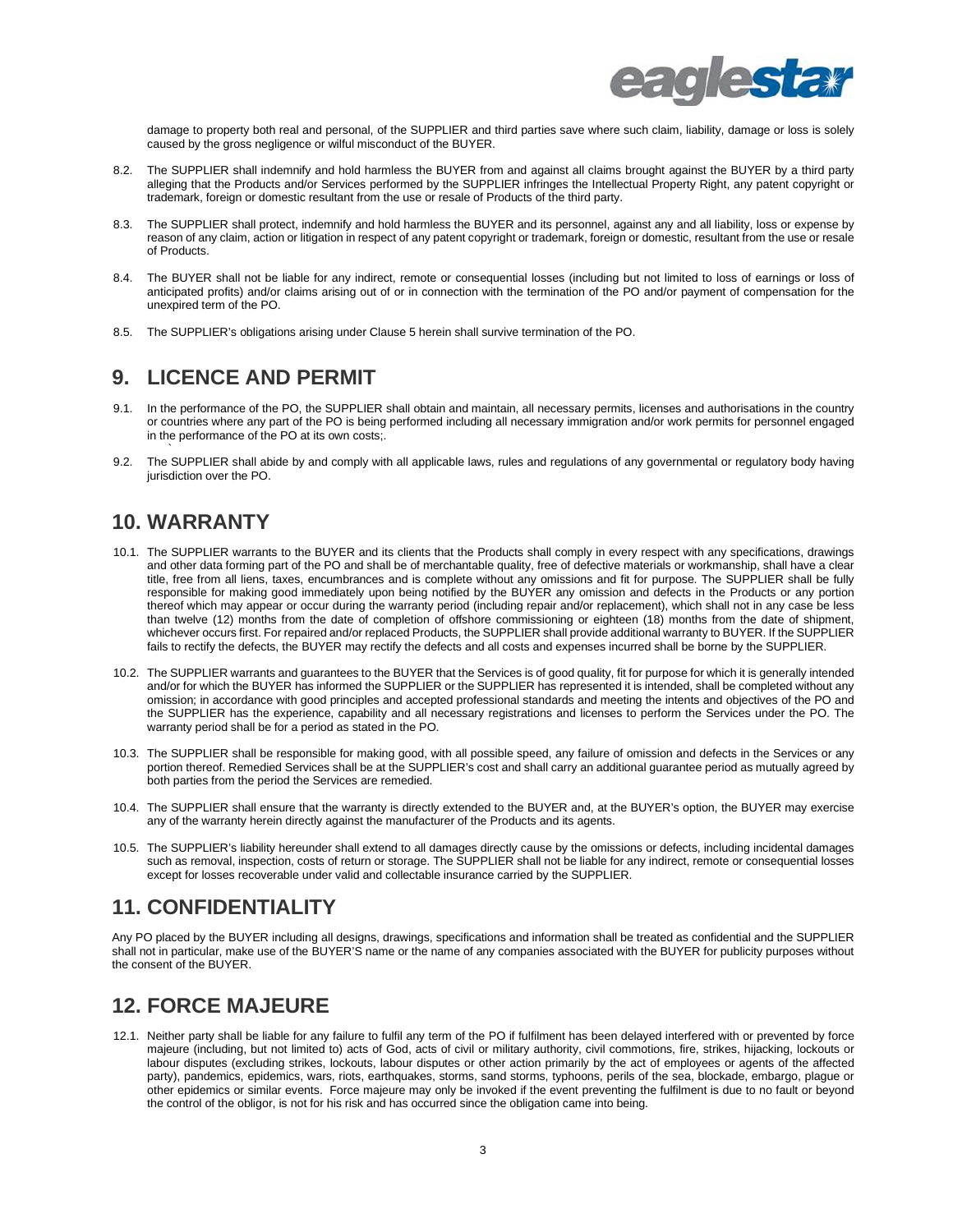

12.2. The affected party is obligated to notify the other party as soon as reasonably practicable after it becomes aware of a force majeure. BUYER and SUPPLIER shall concur as to the actions to be taken, if any, to mitigate the effects of the force majeure.

## **13. TAXES AND DUTIES**

All taxes, fees and duties assessed against the SUPPLIER, in connection with the PO by national or local authorities having jurisdiction over the SUPPLIER at its place of business and at place of execution of the PO shall be for the SUPPLIER's account.

### **14. INSURANCE**

The SUPPLIER shall effect and maintain at its own cost, all applicable insurances as required by law and to cover the SUPPLIER's responsibilities and liabilities under the PO. Nothing contained herein shall serve in any way to limit or waive the SUPPLIER's responsibilities or liabilities under the PO.

#### **15. APPLICABLE LAW**

The PO shall be governed, construed and shall take effect in accordance with the English law and the SUPPLIER agrees to submit to the exclusive jurisdiction of the English Courts.

## **16. ENTIRE AGREEMENT**

The terms and conditions set out on the PO together with any subsequent amendments made in writing by the BUYER represent the entire terms and conditions of the agreement between the BUYER and SUPPLIER. In the event that the Buyer and SUPPLIER have previously entered into an agreement for particular standard terms and conditions, which is valid at the creation date of the PO, the particular standard terms and conditions shall take precedence and prevail over the terms and conditions set out in the PO.

## **17. SPECIAL CONDITIONS**

Where special conditions are stated in the PO, those conditions shall apply equally with the general terms and conditions shown herein except that where there is any inconsistency between the general and special conditions, the special conditions shall apply.

## **18. HEALTH, SAFETY, SECURITY AND ENVIRONMENT ("HSSE")**

Where a Product and/or Services is being provided on property occupied by the BUYER, the SUPPLIER shall be responsible for the safety of all persons engaged on the work, and all persons who may be affected by activities of the SUPPLIER and shall comply with all the BUYER'[s HSSE](https://www.eaglestar.com.my/wp-content/uploads/2021/07/HSQEEn-Policy_2021_Final.pdf)  [regulations and procedures.](https://www.eaglestar.com.my/wp-content/uploads/2021/07/HSQEEn-Policy_2021_Final.pdf)

### **19. WAIVER**

Failure by the BUYER to enforce the performance of any of the provision of the PO shall neither be deemed to be a waiver of its rights hereunder nor shall it affect the validity of the PO in any way.

Any waiver by the BUYER to any breach of the PO shall not constitute a precedent nor bind the parties to any subsequent breach by the SUPPLIER.

## **20. ASSIGNMENT**

The SUPPLIER shall not assign nor sub-contract any part or all of its obligations and responsibilities under the PO to any other party or sub-Supplier without the prior written consent or approval of the BUYER. In the event that the BUYER agrees that the SUPPLIER assigns any part or all of its obligations and responsibilities under the PO to any other party or sub-Supplier, the SUPPLIER shall remain liable for all the SUPPLIER's obligations and responsibilities under the PO and shall ensure that the party to which the PO is assigned or sub-contracted will

- i. possess all valid and requisite licences, permits and/or approvals required to perform the obligations and responsibilities required of the SUPPLIER under the PO; and
- ii. observe all the terms and conditions of the PO applicable to the SUPPLIER.

The BUYER shall be permitted to assign the PO to its affiliates.

## **21. SEVERABILITY**

If any provision of the PO (or part of any provision) is found by any court or other authority of the competent jurisdiction to be invalid, illegal or unenforceable, that provision or part-provision shall, to the extent required, be deemed not to form part of the PO, and the validity and enforceability of the other provisions of the PO shall not be affected.